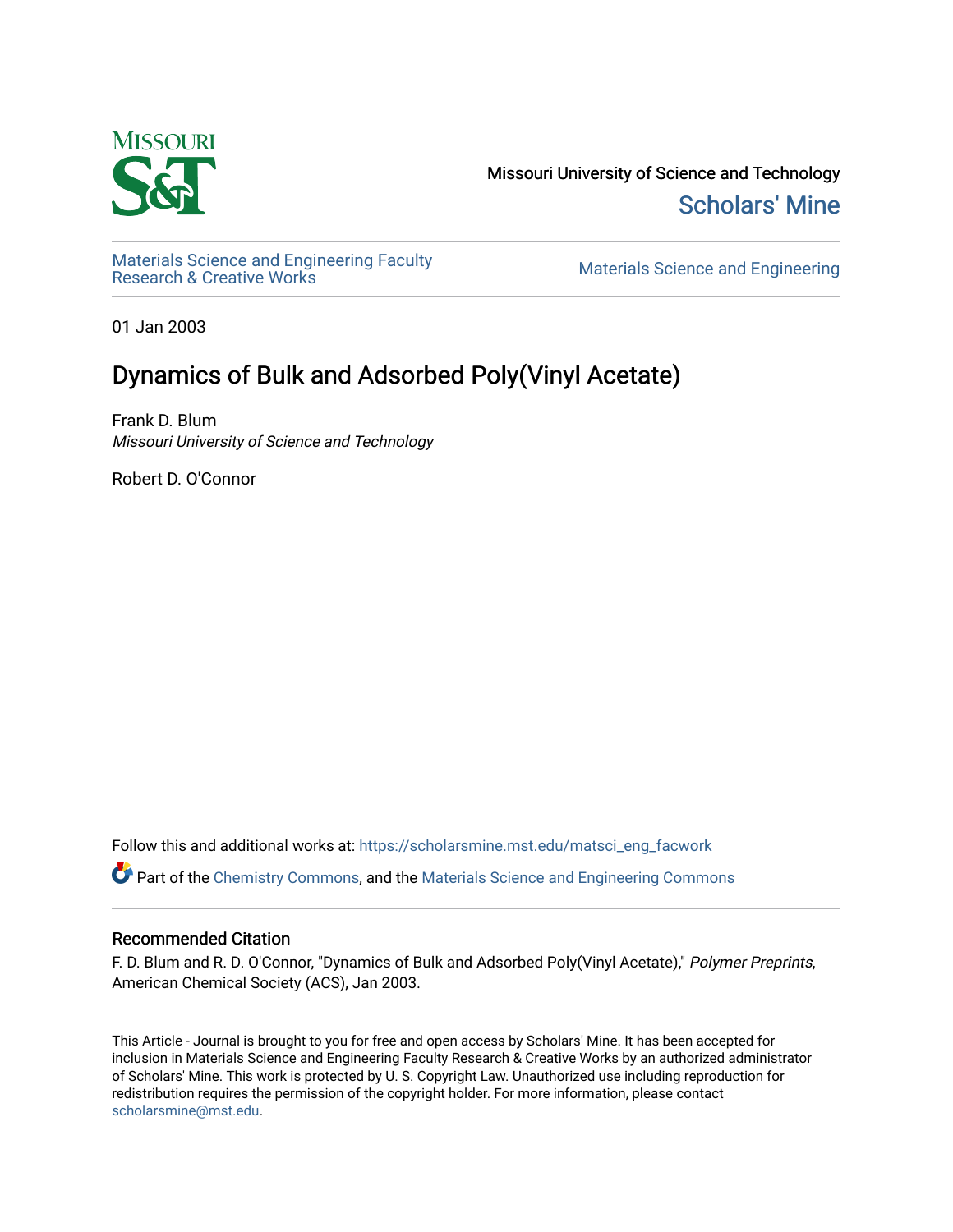#### **DYNAMICS OF BULK AND ADSORBED POLY(VINYL ACETATE)**

*Frank D. Blum\* and Robert D. O'Connor<sup>a</sup>*

Department of Chemistry and Materials Research Center University of Missouri- Rolla Rolla, MO 65409-0010

> <sup>a</sup> Department of Chemistry Washington University St. Louis, MO 63130

## **Introduction**

We have recently completed a series of experiments on methyl-labeled poly(vinyl acetate)-*d*3, (PVAc-*d*3) 1 and poly(methyl acrylate)-*d*3 (PMA-*d*3).234 The systems have been studied as a function of the adsorbed amount, molecular weight, and presence of a protonated overlayer. Using deuterium line shape analysis, we have found that around the glass transition temperature, the adsorbed polymers show the presence of a motional gradient. Polymer segments near the silica-polymer interface have less mobility than the bulk polymer and those near the polymer-air interface are more mobile than those of the bulk polymer. A schematic representation of the motional gradient is shown in Figure 1.



**Figure 1.** Schematic representation of motional gradients in adsorbed polymers.

In the present work, we report the results of 2-dimensional deuterium NMR exchange  $(2dX)$  experiments on PVAc- $d_3$  in bulk and adsorbed on silica. The results of these experiments can be used to identify the dynamics of the adsorbed polymer so that the nature of the motional gradient can be identified. We find that the dynamics of the adsorbed polymer around the glass transition can be described by a bimodal distribution of reorientation times.

#### **Experimental**

The synthesis of the labeled PVAc-d<sub>3</sub> has already been described elsewhere.<sup>1</sup> This material had a fairly high molecular mass, 1,200,000 Da and a polydispersity of 2.2. The polymer was adsorbed onto Cab-O-Sil silica M5  $(200 \text{ m}^2/\text{g})$  from a toluene solution. The adsorbed amount was 0.36 mg polymer/g silica that corresponded to roughly a monolayer of coverage when the toluene was present. The adsorbed samples were dried in a vacuum oven at ca. 70 °C.

The deuterium NMR spectra were obtained at 61.3 MHz on a modified VXR-400S spectrometer, using a typical  $2dX$  pulse sequence,<sup>5</sup> with approximately 2  $T_1$ 's as relaxation delays, a 93 kHz  $B_1$  field, and varying mixing times. The results were fit to multicomponent distributions of correlation times.

#### **Results and Discussion**

Shown in Figure 2 is the 2dX spectra for PVAc- $d_3$  in bulk at 43 °C with a mixing time of 50 ms. The spectra show a significant amount of exchange under these conditions. The fitting of a series of these spectra for the bulk polymer at different temperatures resulted in the correlation time distributions shown in Figure 3. It is observed that the distribution of segmental correlation times is found to be a broad, but single modal distribution. This is consistent with our original notion that the motion of the segments in bulk could be described as "homogeneous." Of course, we note that this homogeneous behavior involves a distribution of correlation times that can be as much as three decades in breadth. Nevertheless, all of the segments in the bulk sample have basically the same motions.



**Figure 2.** 2dX spectrum of PVAc- $d_3$  in bulk at 43 °C with a mixing time of 50 ms.



**Figure 3.** Distributions of correlation times for PVAc- $d_3$  in bulk as a function of temperature.

Shown in Figure 4 are the 2dX spectra for PVAc- $d_3$  on silica at 61 °C and a mixing time of 100 ms. Even at this temperature that is much higher than that for the bulk polymer in Figure 2, and longer mixing times, much less exchange is found. Most of the intensity is along the diagonal. For a variety of mixing times and different temperatures, the correlation time distributions that fit the data are shown in Figure 5. Interestingly, these data can be fitted by a bimodal distribution of correlation times. The two modes are well separated in frequency and the fast mode is faster that that of the bulk polymer at similar temperatures. The slower mode is much slower than that of the bulk polymer. Again, this information is consistent with the previously studied systems based on line-shape analyses. It can also be said that, based on the bimodal distribution, the surface polymer can be considered to be "heterogeneous" with respect to segmental dynamics. In other words, the behavior of the polymer segments depends on the position of the segments relative to the silica surface.